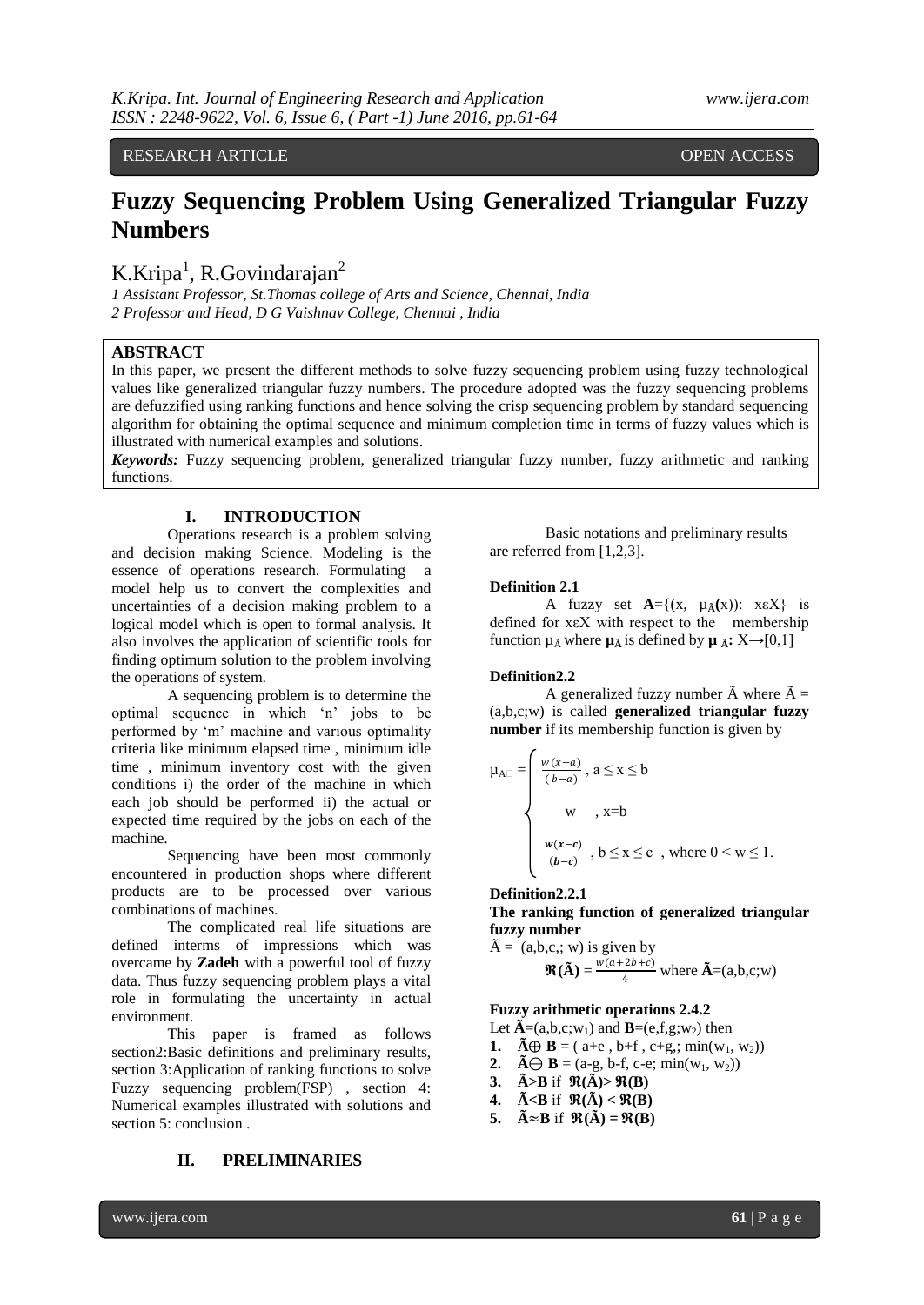## **III. APPLICATION OF RANKING FUNCTIONS TO SOLVE FUZZY SEQUENCING PROBLEM**

## **3.1 Algorithm for solving fuzzy sequencing problem**

## **3.1.1** Processing 'n' jobs through two machines

The simplest possible fuzzy sequencing decision problem is that of 'n' jobs two machine fuzzy sequencing problem is to determine the sequence in which 'n' jobs should be processed through two machines so as to minimize the total elapsed time T. This type of problem can be completely described as :

i)only two machines  $\tilde{A}$  and  $\tilde{B}$  are involved ii)each job is processed in the order AB, and

iii) the expected fuzzy processing time  $\tilde{A}_i = (a_i, b_i, c_i)$  $;w_i$ ) and  $\tilde{B}_i = (x_i, y_i, z_i; w_i)$  where  $i = 1, 2, 3...$  n

are known as given below:

| job |  |                                                                                                                                                                                                                                                                                                    | . |                                                                                                   |
|-----|--|----------------------------------------------------------------------------------------------------------------------------------------------------------------------------------------------------------------------------------------------------------------------------------------------------|---|---------------------------------------------------------------------------------------------------|
|     |  | $\tilde{A}_i$ (a <sub>1</sub> , b <sub>1</sub> , c <sub>1</sub> ; w <sub>1</sub> ) (a <sub>2</sub> , b <sub>2</sub> , c <sub>2</sub> ; w <sub>2</sub> ) (a <sub>3</sub> , b <sub>3</sub> , c <sub>3</sub> ; w <sub>3</sub> )  (a <sub>n</sub> , b <sub>n</sub> , c <sub>n</sub> ; w <sub>n</sub> ) |   |                                                                                                   |
|     |  |                                                                                                                                                                                                                                                                                                    |   | $B_i$ $(X_1, Y_1, Z_1; w_1)$ $(X_2, Y_2, Z_2; w_2)$ $(X_3, Y_3, Z_3; w_3)$ $(X_n, Y_n, Z_n; w_n)$ |

The procedure for the solution of the above problem is described as follows:

**Step 1:** using ranking function the fuzzy sequencing problem is defuzzified into crisp sequencing problem

**Step 2:** the optimal sequence for the crisp sequencing problem is determined using crisp sequencing algorithm

**Step 3:** After finding the optimal sequence as stated above, the total elapsed fuzzy time and also the fuzzy idle times on machines  $\tilde{A}$  and  $\tilde{B}$  are determined as follows:

**Step 4: Total elapsed fuzzy time** = the fuzzy time between starting the first job in the optimal

sequence on machine  $\tilde{A}$  and completing the last job in the optimal sequence on machine B̃.

**Step 5: Fuzzy idle time on machine**  $\tilde{A} =$  **(fuzzy)** time when the last job in the optimal sequences is completed on Machine  $\tilde{B}$ ) – ( fuzzy time when the last job in the optimal sequence completed on machine  $\tilde{A}$ )

**Step 6:Fuzzy idle time on machine B**  $=$  ( fuzzy time when the first job in the optimal sequence completed on machine  $\tilde{A}$  $\sum_{k=2}^{n}$  [(*fuzzy time when* k<sup>th</sup> job starts on machine  $\overline{\tilde{B}}$ ) – (fuzzy time k – 1)<sup>st</sup> job finished on machine  $\tilde{B}$  $\vert$ ]

**3.1.2 Processing̃ 'n'̃ jobs̃ through̃ threẽ machines**

This type of problem can be completely described as :

i) only two machines  $\tilde{A}$ ,  $\tilde{B}$  and  $\tilde{C}$  are involved

- ii) each job is processed in the order  $\tilde{A}\tilde{B}\tilde{C}$
- iii) no passing of jobs is permitted , and
- iii) the expected fuzzy processing time  $\tilde{A}_i = (a_i, b_i)$  $c_i$ ;w<sub>i</sub>), $\tilde{B}_i = (x_i, y_i, z_i; w_i)$ ,

 $\tilde{C}$  = (e<sub>i</sub>, f<sub>i</sub>, g<sub>i</sub>;w<sub>i</sub>) where i = 1,2,3... n are known as given below:

| job J1 | -12.                                                                                                                                              | -13.                                          | 1.1.1.1 | Jn |
|--------|---------------------------------------------------------------------------------------------------------------------------------------------------|-----------------------------------------------|---------|----|
|        | $\tilde{A}_i$ $(a_1, b_1, c_1, w_1)$ $(a_2, b_2, c_2, w_2)$                                                                                       | $(a_3, b_3, c_3; w_3)$ $(a_n, b_n, c_n; w_n)$ |         |    |
|        | $\tilde{B}_i$ (x <sub>1</sub> ,y <sub>1</sub> ,z <sub>1</sub> ,w <sub>1</sub> ) (x <sub>2</sub> ,y <sub>2</sub> ,z <sub>2</sub> ,w <sub>2</sub> ) | $(x_3,y_3, z_3; w_3)$ $(x_n,y_n, z_n; w_n)$   |         |    |
|        | $C_i$ (e <sub>1</sub> ,f <sub>1</sub> ,g <sub>1</sub> ,w <sub>1</sub> ) (e <sub>2</sub> ,f <sub>2</sub> ,g <sub>2</sub> ,w <sub>2</sub> )         | $(e_3, f_3, g_3; w_3)$ $(e_n, f_n, g_n; w_n)$ |         |    |

The procedure for the solution of the above problem is described as follows:

**Step 1:** using ranking function the fuzzy sequencing problem is defuzzified into crisp sequencing problem

**Step 2:** the optimal sequence for the crisp sequencing problem of Processing 'n' jobs through three machines is determined using crisp sequencing algorithm.

The resulting optimal sequence will also be optimal for the original problem of 3 machines and n jobs. The total elapsed fuzzy time and also the fuzzy idle times on machines  $\tilde{A}$ ,  $\tilde{B}$  and  $\tilde{C}$  are determined as follows:

**Step 3: Total elapsed fuzzy time** = the fuzzy time between starting the first job in the optimal sequence on machine  $\tilde{A}$  and completing the last job in the optimal sequence on machine  $\tilde{C}$ .

**Step 4: Fuzzy idle time on machine**  $\tilde{A} = (\text{fuzzy})$ time when the job J 1 is completed on Machine  $\tilde{C}$ ) – ( fuzzy time when the last job is completed on machine  $\tilde{A}$ )

**Step5:Fuzzy idle time on machine B =** ( fuzzy time when the first job  $\tilde{J}$  3is completed on machine  $\tilde{A}_{\mu}$ ) +  $\sum_{k=2}^{n} [(fuzzy\ time\ when\ k^{\text{th}}\ job$ on machine  $\tilde{B}$ ) –

( fuzzy time out for  $(k - 1)$ <sup>st</sup> job on machine  $\tilde{B}$ )] + [fuzzy time last job is completed on  $\tilde{C}$  – fuzzy time last job is completed on B̃]

**Step 6: Fuzzy idle time on machine**  $C = (fuzzy$ time when the first job  $\tilde{J}$  3is completed on machine  $\tilde{B}$   $\rightarrow$  +  $\sum_{k=2}^{n}$  [*(fuzzy time when* k<sup>th</sup> job on machine  $\tilde{C}$ ) – ( fuzzy time out for  $(k - 1)$ <sup>st</sup> job on machine  $\tilde{C}$ )]

#### **3.1.3 Processing̃'n'̃jobs̃through̃m̃machines**

This type of problem can be completely described as :

i)there are n jobs denoted by J1,J2,J3,….Jn to be performed

ii)each job is processed through m machines  $\tilde{A}_1$ ,  $\tilde{A}_2$ ,  $\tilde{A}_3$ ,.. $\tilde{A}_m$  in the order  $\tilde{A}_1 \tilde{A}_2 \tilde{A}_3$ ,... $\tilde{A}_m$ 

iii) no passing of jobs is permitted

iv) the expected fuzzy processing time are known as given below:

Job machine fuzzy time for n jobs and m machines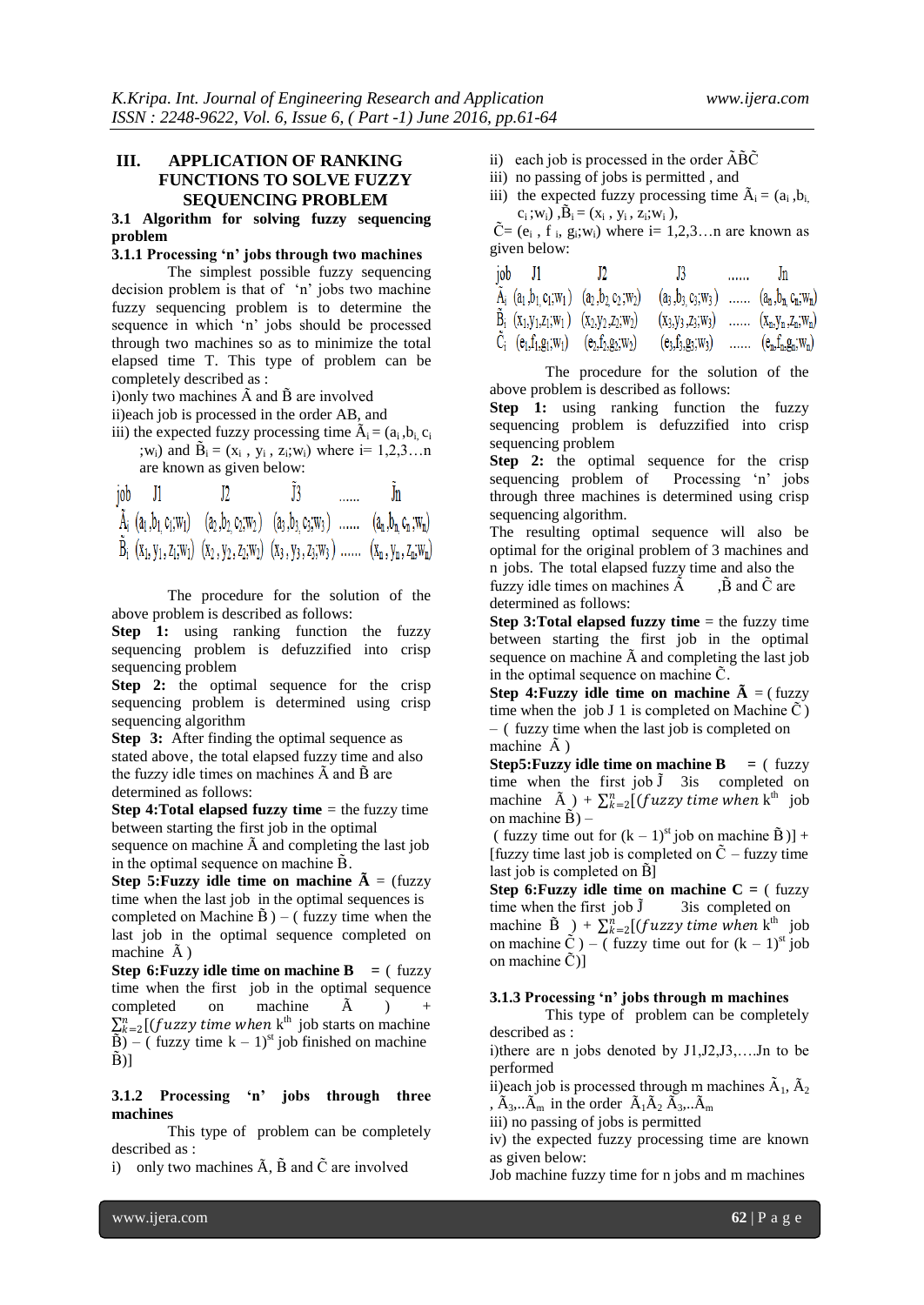|          |    | Machines                                                                                        |               |                                                                                                                                                             |
|----------|----|-------------------------------------------------------------------------------------------------|---------------|-------------------------------------------------------------------------------------------------------------------------------------------------------------|
| J1       | Ãı |                                                                                                 | $\tilde{A}_2$ | $\tilde{A}_3$<br>$A_m$<br>$(a_{11},b_{11},c_{11}:w_{11})$ $(a_{12},b_{12},c_{12};w_{12})$ $(a_{13},b_{13},c_{13};w_{13})$ ( $a_{1m},b_{1m},c_{1m};w_{1m}$ ) |
| J2       |    |                                                                                                 |               | $(a_{21},b_{21},c_{21}w_{21})$ $(a_{22},b_{22},c_{22}w_{22})$ $(a_{23},b_{23},c_{23}w_{23})$ ( $a_{2m},b_{2m},c_{2m}w_{2m}$ )                               |
| J3       |    |                                                                                                 |               | $(a_{31},b_{31},c_{31}w_{31})$ $(a_{32},b_{32},c_{32}w_{32})$ $(a_{33},b_{33},c_{33}w_{33})$ ( $a_{3m},b_{3m},c_{3m}w_{3m}$ )                               |
| ×        |    |                                                                                                 |               |                                                                                                                                                             |
| ٠.<br>Ji |    | $(a_{i1},b_{i1},c_{i1};w_{i1})$ $(a_{i2},b_{i2},c_{i2};w_{i2})$ $(a_{i3},b_{i3},c_{i3};w_{i3})$ |               | the contract of the contract of the contract of the contract of the contract of the contract of<br>$(a_{im},b_{im},c_{im};W_{im})$                          |
| Ĵn       |    |                                                                                                 |               | $(a_{n1},b_{n1},c_{n1}.w_{n1})$ $(a_{n2},b_{n2},c_{n2}.w_{n2})$ $(a_{n3},b_{n3},c_{n3}.w_{n3})$ $(a_{nm},b_{nm},c_{nm}.w_{nm})$                             |

The procedure for the solution of the above problem is described as follows:

**Step 1:** using ranking function the fuzzy sequencing problem is defuzzified into crisp sequencing problem

**Step 2:** the optimal sequence for the crisp sequencing problem of Processing 'n' jobs sequencing problem of through m machines is determined using crisp sequencing algorithm.

The resulting optimal sequence will also be optimal for the original problem. The total elapsed fuzzy time and also the fuzzy idle times on machines are also determined

## **IV. NUMERICAL EXAMPLES ILLUSTRATED WITH SOLUTIONS**

**4.1 Type I :** Fuzzy Sequencing for 5 jobs on 2 machines using generalized triangular fuzzy numbers

**Ex:1** A book binder has one printing press, one binding machine and manuscripts of a number of different books. The time required to perform the printing and binding operation for each book are shown below. We wish to determine the order in which books should be processed, in order to minimize the total time(in hrs) required to turn out all the books

| Books:                                                                            | B1. | B2 | - R3 | B4.                                        | B5. |
|-----------------------------------------------------------------------------------|-----|----|------|--------------------------------------------|-----|
| Printing time: $(5,10,15,1)$ $(1,2,3,1)$                                          |     |    |      | $(10,20,22;1)$ $(2,5,12;1)$ $(10,20,30;1)$ |     |
| Binding time: $(3,4,5,1)$ $(5,10,23,1)$ $(7,16,17,1)$ $(10,15,24,1)$ $(4,9,10,1)$ |     |    |      |                                            |     |

#### **Solution:**

Using ranking function for generalized triangular fuzzy number given fuzzy sequencing problem is converted in crisp problem and the optimal sequence is obtained by standard sequencing algorthim.

The sequence of the books is given by



The fuzzy optimum time for completing all the books and the idle time for printing and binding is given in the following table:

| <b>Books</b>   | Printing        | Printing        | <b>Binding</b>  | <b>Binding</b>  | <b>Idle</b> time  | <b>Idle</b> time  |
|----------------|-----------------|-----------------|-----------------|-----------------|-------------------|-------------------|
|                |                 |                 |                 |                 | for printing      | For binding       |
|                |                 |                 |                 |                 |                   |                   |
|                | In time         | Out time        | In time         | Out time        |                   |                   |
| B2             | (0.0.0:1)       | (1.2.3:1)       | (1.2.3:1)       | (6.12.26:1)     | ÷                 | (1.2.3;1)         |
| B <sub>4</sub> | (1.2.3:1)       | (3.7.15:1)      | (6.12.26:1)     | (16.27.50;1)    |                   |                   |
| B <sub>3</sub> | (3.7.15:1)      | (13.27.37;1)    | (16.27.50:1)    | (23, 43, 67; 1) |                   |                   |
| B <sub>5</sub> | (13.27.37;1)    | (23, 47, 67, 1) | (23, 47, 67, 1) | (27.56.77;1)    |                   | $(-44, 4, 44; 1)$ |
| B1             | (23, 47, 67, 1) | (28, 57, 82; 1) | (28, 57, 82; 1) | (31.61.87;1)    | $(-51, 4, 59, 1)$ | $(-49.1.55;1)$    |
|                |                 |                 |                 | Total           | $(-51.4.59:1)$    | $(-92.7.102:1)$   |

The optimum(minimum) time required to turn out all the books is **(31,61,87;1)** hrs

The idle time for printing is **(-51,4,59;1)** hours The idle time for binding is **(-92,7,102;1)** hours

**4.2Type II:** Fuzzy Sequencing for 5 jobs on 3 machines using generalized triangular fuzzy numbers **Ex:2**

| .                      |           |                         |           |                          |     |
|------------------------|-----------|-------------------------|-----------|--------------------------|-----|
| Job -                  | - 11      | $\sqrt{2}$              | $.13 -$   | .14                      | -15 |
| Macnine A: $(4,5,6,1)$ |           | (6,7,8;1)               | (5,6,7;1) | $(8,9,10,1)$ $(4,5,6,1)$ |     |
| Machine B:             | (1,2,3;1) | (1,1,1;1)               | (3,4,5;1) | $(4,5,6,1)$ $(2,3,4,1)$  |     |
| Machine C:             |           | $(2,3,4,1)$ $(5,7,9,1)$ | (4,5,6,1) | $(5,6,7,1)$ $(6,7,8,1)$  |     |

#### **Solution:**

Using ranking function for generalized triangular fuzzy number given fuzzy sequencing problem is converted in crisp problem and the optimal sequence is obtained by standard sequencing algorthim

The sequence of the jobs is given by



The fuzzy optimum time for completing all the jobs and the idle time for the two machines is given in the following table:

| Job             | Machine A    | Machine A    | Machine B    | Machine B    | Machine C    | Machine C       |
|-----------------|--------------|--------------|--------------|--------------|--------------|-----------------|
|                 | In time      | Out time     | In time      | Out time     | In time      | Out time        |
| $J\square$      | (0.0.0:1)    | (6.7.8:1)    | (6.7.8:1)    | (7,8.9;1)    | (7.8.9:1)    | (12,15,18;1)    |
| JO <sub>5</sub> | (6.7.8:1)    | (10.12.14:1) | (10.12.14:1) | (12.15.18:1) | (12.15.18:1) | (18.22.26:1)    |
| $J\square 4$    | (10.12.14:1) | (18.21.24:1) | (18.21.24:1) | (22.26.30:1) | (22.26.30:1) | (27, 32, 37, 1) |
| $J\square$      | (18.21.24:1) | (23.27.31:1) | (23.27.31:1) | (26.31.36:1) | (22.32.37:1) | (31,37,43;1)    |
| JII             | (23.27.31:1) | (27,32,37;1) | (27.32.37:1) | (28.34.40:1) | (31.37.43:1) | (33.40.47:1)    |

|       | <b>Idle</b> time | Idle           | Idle             |
|-------|------------------|----------------|------------------|
|       |                  | time B         | time C           |
|       |                  |                |                  |
|       |                  | (6,7,8;1)      | (7,8,9;1)        |
|       |                  | (1,4,7;1)      | $(-4, 4, 12; 1)$ |
|       |                  | (0,6,12;1)     |                  |
|       |                  | $(-7,1,9;1)$   |                  |
|       | $(-4,8,20;1)$    | $(-9,1,11;1)$  |                  |
|       |                  | $(-7,6,19;1)$  |                  |
| 'otal | $-4,8,20;1)$     | $-16,25,66;1)$ | (3,12,21;1)      |

The optimum (minimum) time required to finish all the jobs is **(33,40,47;1)** hours

The idle time for machines Ã is **(-4,8,20;1)** hours